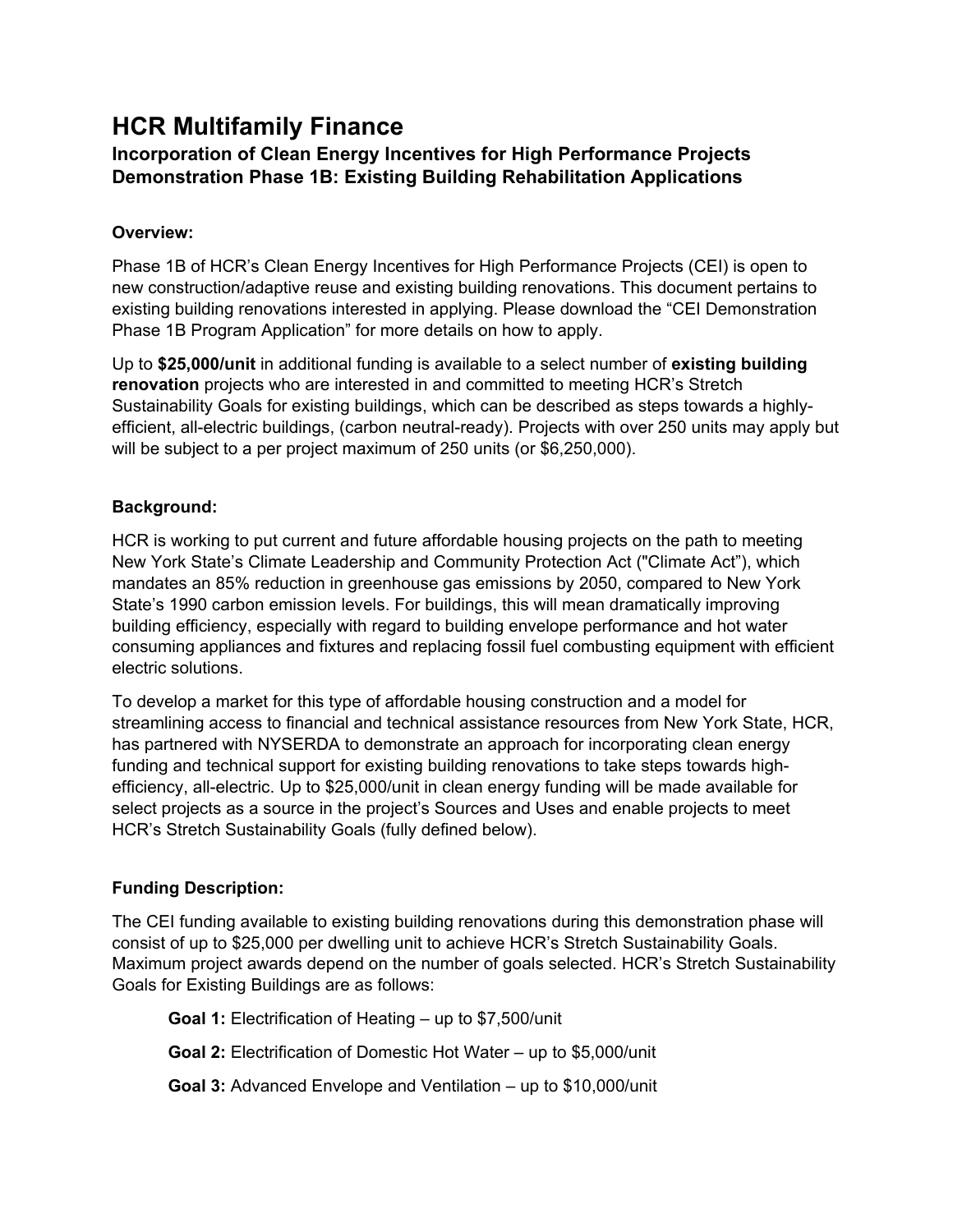Applicants must select at least one of the above goals above to be considered for CEI funding. Applicants may also select two or three goals from the list above. Maximum funding amounts commiserate with the goals selected. The following options are available for applications to choose from:

| <b>Description</b>                | <b>Hard Cost</b><br><b>Support</b> | <b>Soft Cost</b><br>Support*                 | <b>Total Incentive</b><br>Amount |
|-----------------------------------|------------------------------------|----------------------------------------------|----------------------------------|
| Select one goal<br>from above     | Up to<br>\$10,000/unit             |                                              | \$12,500/unit                    |
| Select two<br>goals from<br>above | Up to<br>\$17,500/unit             | Up to<br>\$2,500/unit or a<br>project max of | \$20,000/unit                    |
| Select all goals<br>from above    | Up to<br>\$22,500/unit             | \$150,000                                    | \$25,000/unit                    |

*\*Soft cost support is only applied ONCE to the project; if a project is applying for two or three Goals, they would only receive \$2,500/unit in soft costs, or a per project maximum of \$150,000.*

At HCR's sole discretion, up to **\$15 million may be made available for existing building renovations during Phase 1B,** and projects will be selected from both the 4% Bond Finance and 9% LIHTC programs per the eligibility criteria below. If selected for clean energy funding, 4% projects will be notified through a conditional award letter contingent upon final approval of project financing.

In addition to receiving clean energy funding to offset incremental costs associated with achieving the designed building performance, selected projects will receive support from a designated Technical Assistance Provider and HCR to assist with the enhanced design efforts, where necessary. After the award is made, the Technical Assistance Provider will guide the project's development team and energy efficiency consultant through a design process to achieve the selected HCR Stretch Sustainability Goals.

# **Project Eligibility Criteria:**

Projects will be selected based on the following criteria. If multiple projects qualify for clean energy funding, projects will be chosen based on HCR's 4% selection process.

- 1. Projects are **existing building renovations (moderate or substantial) with 250 units or less (projects with over 250 units may apply but funding will be capped at 250 units)**
- 2. Projects are **existing building renovations (moderate or substantial)**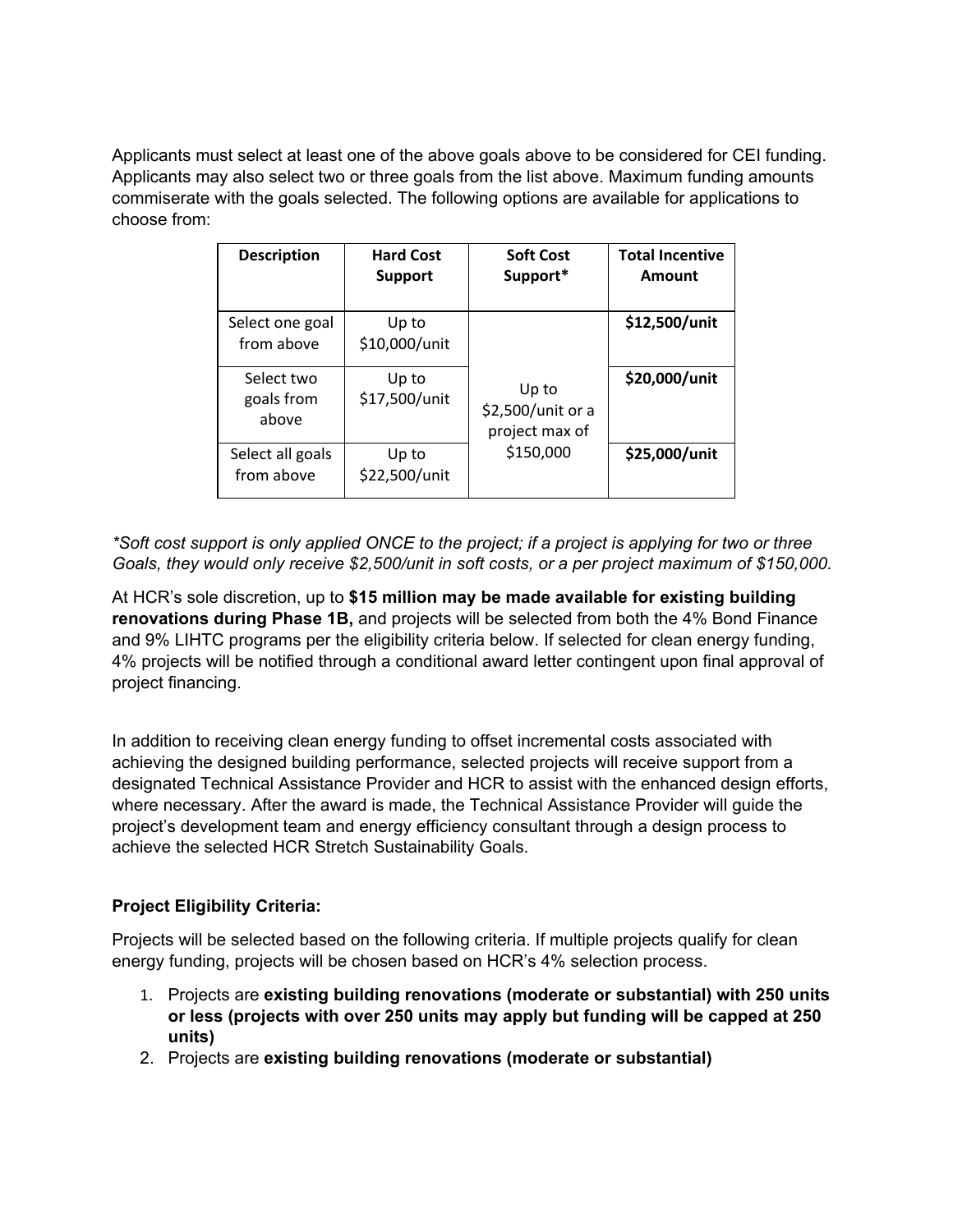- 3. Projects must at least be currently designed 1) utilize fossil fuel on-site 2) to partial electrification, or 3) demonstrates a gap in financing to reach HCR's Stretch Sustainability Goals.
- 4. Prior to application for CEI funding, the base project **MUST** be planning to include **AT LEAST** one of the following into the scope of work:
	- a. Performing replacements of domestic hot water (DHW) and/or space heating boilers and distribution systems.
	- b. Performing Envelope work including one or more of the following:
		- i. Compliance with NYC Local Law 11 (NYC specific)
		- ii. Scheduled repair/façade work
		- iii. Window replacements
		- iv. Addition of insulation to the interior and/or exterior of the building
		- v. Roof replacement with added roof insulation
- 5. The applicant has demonstrated success incorporating energy efficiency and/or electrification into past projects. Projects will in part be evaluated to demonstrate that this funding is being used to appreciably improve the applicant's standard design processes and achieve cost reductions to deliver carbon neutral performance on future projects.
- 6. A project must be, or be capable of and intend to be, a **New York State electricity distribution customer of a participating utility company that pays into the System Benefits Charge (SBC)**. In order to demonstrate eligibility, applicants must submit a copy of an electricity utility bill from the project location.
- 7. The development team is able to **commit to the enhanced design** to achieve the HCR Stretch Sustainability Goals selected as defined in this solicitation.
- **8. The development team will commit to partner with a designated Technical Assistance Provider**, who will assist in:
	- a. Enhanced design development and construction documentation with the current project design team.
	- b. Construction oversight.
	- c. Measurement and Verification for two years post lease up.
	- d. Benchmarking outlined in the regulatory agreement.
- **9. The development team will commit to working closely with HCR's Office of Finance and Development, Design Unit and Sustainability Team** through design, construction, measurement and verification.

# **HCR's Stretch Sustainability Goals:**

The goal of the clean energy funding program is to take a step towards carbon neutral-ready affordable housing. In existing buildings this means achieving a high-performance envelope to reduce the project's energy load and achieving either full or partial electrification of space heating, domestic hot water and cooking and drying appliances.

Projects must select at least one of the Stretch Sustainability goals below. Projects can select multiple goals, for a maximum award of **\$25,000/unit.** Applicants who select multiple goals and/or can achieve full electrification with a high-performance envelope within their base building and this application will be scored more favorably. **Existing buildings with electric**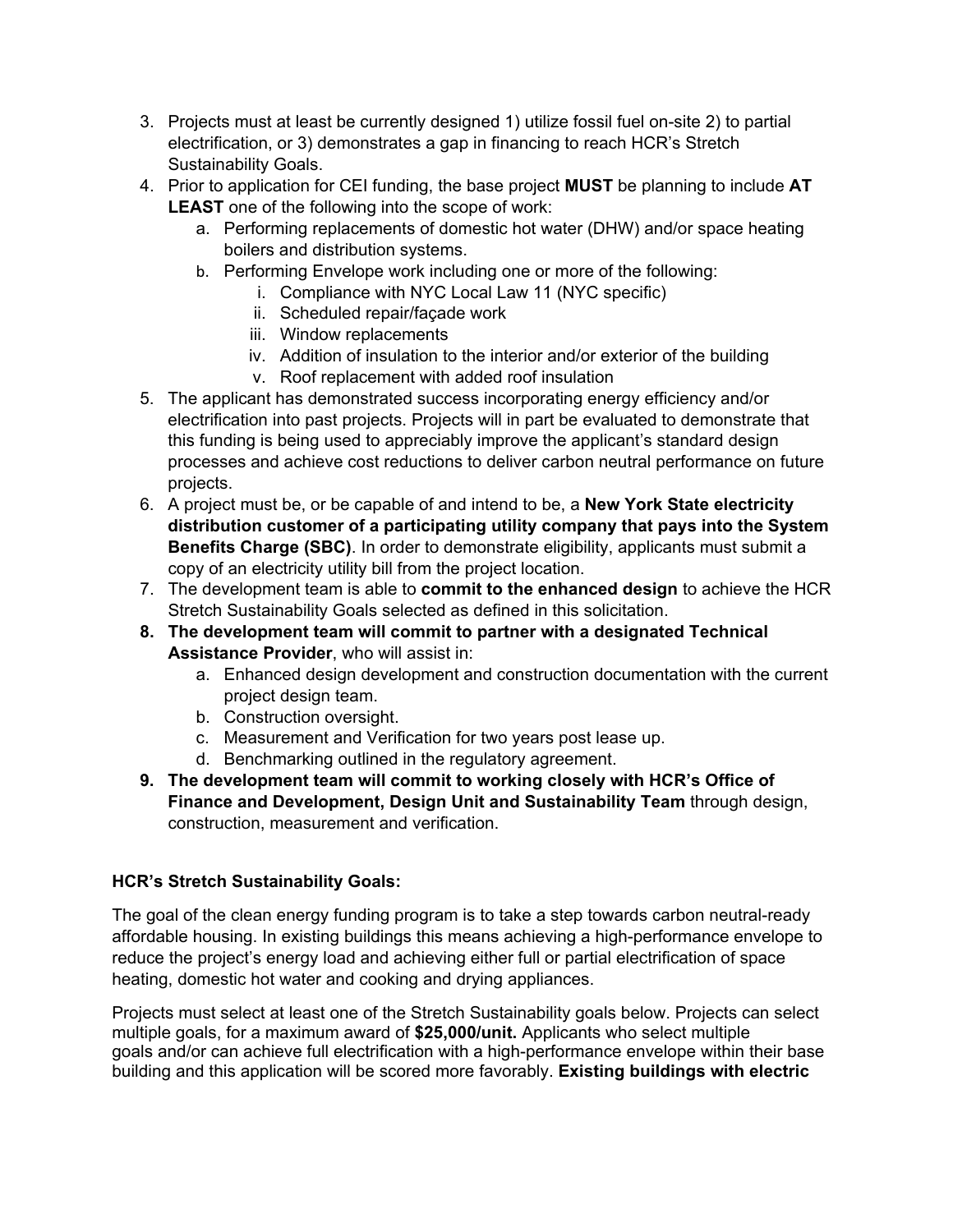#### **baseboard or fuel-oil space heating systems MUST select Goal 1 to be considered for the program.**

In addition to incentives for incremental hard costs to achieve the selected goals, all project awards may apply for up to **\$2,500/unit in soft cost design support, with a maximum total request of \$150,000 per project.**

## **Eligible Soft Cost Design Services: (Up to \$2,500/unit, not to exceed a maximum request of \$150,000 in total per project, based on demonstrated needs)**

- 1. Integrated design work describe in detail the process, timeline and team and funds requested (include scope of work proposals from contractors performing the work)
- 2. Create a "Path to full Electrification" for the project, including technology/scope needed, costs, and potential timeline of when anticipated technology would be available and implemented. Future electrification costs should be considered in a draft operating budget and sourced for future fund identification and provided as part of the CEI material.
- 3. Additional Engineering costs for Energy modeling, Engineering services related to electrification, and/or, other related services described by the project team within the application (include scope of work proposals from contractors performing the work)

## **Goal 1: Electrification of Heating – up to \$7,500/unit**

Upgrade fossil-fuel (e.g. gas, oil, propane fired) or electric baseboard systems to highefficiency heat pumps or ground source heat pumps for space heating and cooling.

- a. All associated electrical service and distribution upgrades are eligible for funding.
- b. Projects implementing this scope are expected to evaluate envelope improvements (as listed in #3) as well.

Projects planning to install heat pumps as a part of the base scope of work are not eligible to apply for Goal 1.

## **Goal 2: Electrification of Domestic Hot Water – up to \$5,000/unit**

Replace/upgrade the existing fossil fuel domestic hot water heating system with a highperformance heat pump hot water heater (ASHP or WSHP).

- a. All associated electrical service upgrades are eligible for funding
- b. Improvements to enhance performance of the heat pump DHW system, such as pipe insulation and low-flow fixtures, are also eligible for funding.
- c. All associated plumbing and mechanical equipment are eligible expenses.

## **Goal 3: Advanced Envelope and Ventilation – up to \$10,000/unit**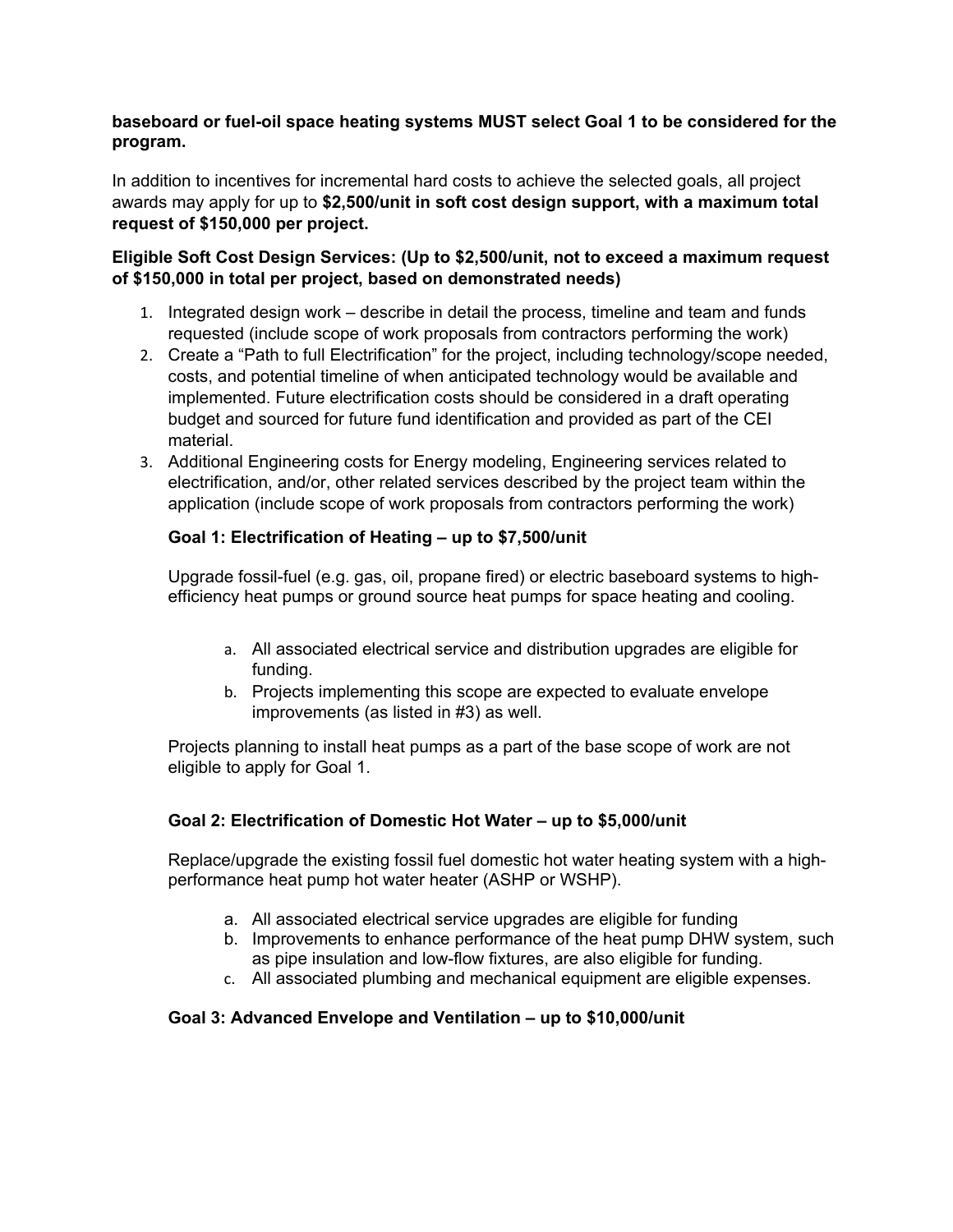Projects pursuing this goal should be planning envelope improvements in their base scope of work. CEI funding is intended to cover the incremental costs to reach more advanced envelope and ventilation standards than originally planned.

HCR's long-term goal is for all projects to achieve envelope performance equivalent to a passive house standard. Projects applying for goal three are encouraged to achieve as close to a passive-house building envelope as is feasible within the up to \$10,000/unit incentive amount provided. The Applicant will determine the scope of work to reach this target.

Scope items may include, but are not limited to:

- High performance windows
- Air sealing and/or air tightness improvements
- Interior/exterior insulation
- Reduction of thermal bridges
- Upgrades to ventilation systems

In order to be considered for Goal 3 funding, projects must achieve **AT LEAST** the following envelope performance, but are highly encouraged to reach beyond this baseline towards passive house standards.

#### **Minimum Envelope Requirements:**

Projects must meet specified area weighted U-value target based on climate zone and building typology. The area weighted U-value is a whole building value. The target considers the U-value of all above grade exposed building envelope components such as roof, windows, exterior walls, and exposed floors (e.g. above a garage) to calculate a weighted, whole building value. The Applicant will determine the scope of work to reach this target using similar scope items listed above.

| <b>Building Location</b> | MF Building 1-3 Stories U- | MF Building 4+ Stories U- |
|--------------------------|----------------------------|---------------------------|
|                          | <b>Value</b>               | Value                     |
| Climate Zone 4 (A-C)     | Target of $\leq 0.07$      | Target of $\leq 0.13$     |
| Climate Zone 5 (A-C)     | Target of $\leq 0.06$      | Target of $\leq 0.10$     |
| Climate Zone 6 (A-B)     | Target of $\leq 0.05$      | Target of $\leq 0.09$     |

Projects should also meet the following minimum ventilation requirements in order to be considered for CEI funding.

| <b>Existing Ventilation</b>   | <b>Required Measure</b>     | <b>Operational Test Out</b>   |
|-------------------------------|-----------------------------|-------------------------------|
|                               |                             | <b>Specifications</b>         |
| <b>Central Exhaust System</b> | Clean and seal the ductwork | 25 CFM continuous             |
|                               | to 5 CFM50/ register $+5$   | ventilation for each kitchen. |
|                               | CFM50/floor leakage and     | • 20 CFM continuous           |
|                               | provide adjustable constant | ventilation for each          |
|                               | airflow regulator (CAR) to  | bathroom.                     |
|                               | provide code-compliant      |                               |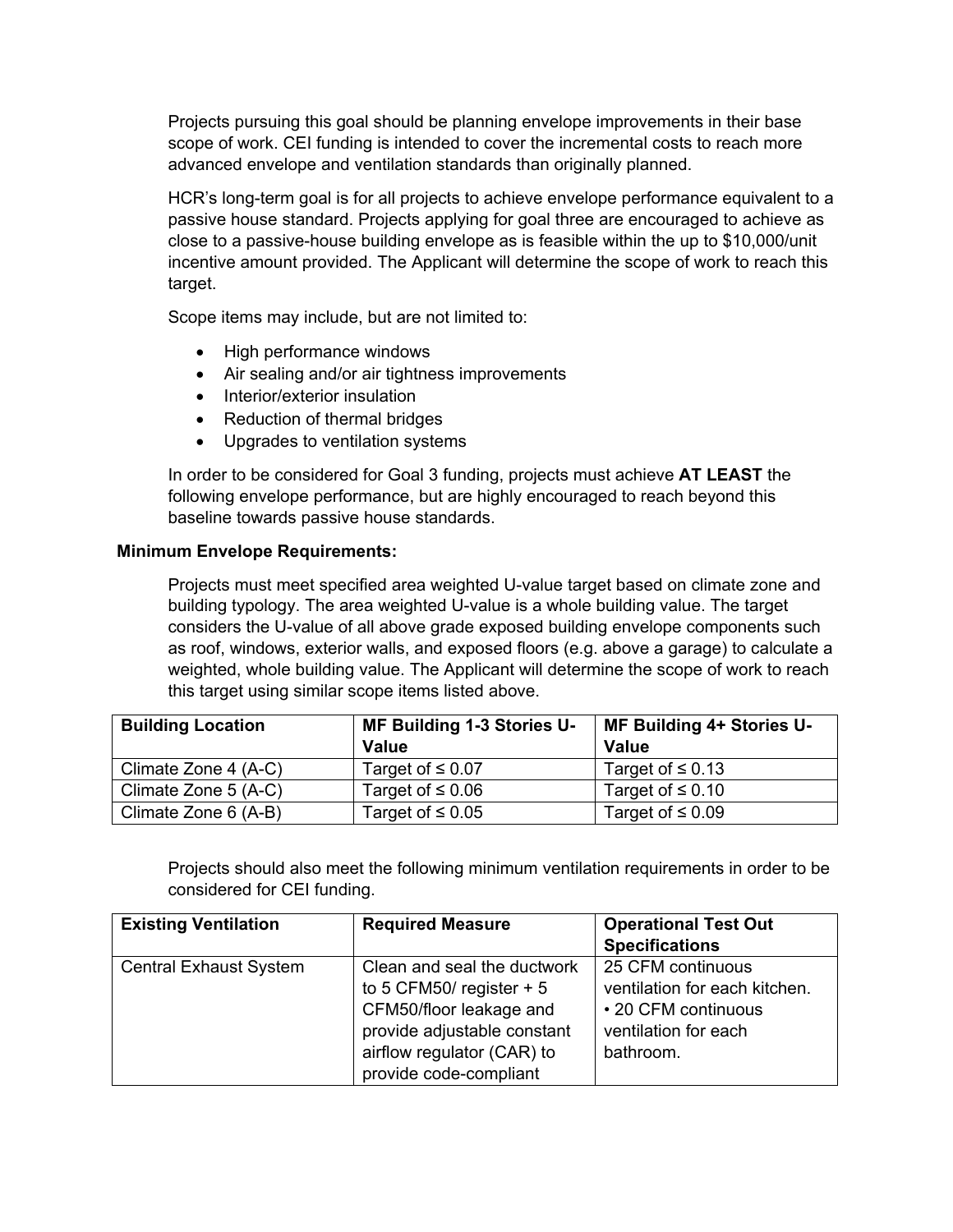|                                                              | mechanical exhaust at each<br>terminal.                                                                                                                                                                                                       |                                                                                                                                                                                |
|--------------------------------------------------------------|-----------------------------------------------------------------------------------------------------------------------------------------------------------------------------------------------------------------------------------------------|--------------------------------------------------------------------------------------------------------------------------------------------------------------------------------|
| <b>Unitized Exhaust System</b>                               | Provide code-compliant<br>mechanical exhaust of 25<br>CFM continuous or 100 CFM<br>intermittent ventilation for<br>each kitchen.<br>• Provide code-compliant 20<br>CFM continuous or 50 CFM<br>intermittent ventilation for<br>each bathroom. | 25 CFM continuous or 100<br><b>CFM</b> intermittent ventilation<br>for each kitchen.<br>• 20 CFM continuous or 50<br><b>CFM</b> intermittent ventilation<br>for each bathroom. |
| <b>Naturally Ventilated</b><br><b>Bathrooms and Kitchens</b> | If replacing windows, provide<br>a unitized through-wall<br>exhaust fan in each kitchen<br>and bathroom to provide<br>code-compliant mechanical<br>ventilation.<br>• If not replacing windows, no<br>action required.                         | N/A                                                                                                                                                                            |

#### **Additional Considerations for Building Envelope:**

Projects will be scored more favorably according to how close they can get to the standards listed below (equivalent to passive house standards):

| Heating             |                                   |
|---------------------|-----------------------------------|
| Heating demand      | [kWh(m <sup>2</sup> a)] $\leq 15$ |
| <b>Heating load</b> | [W/m2] ≤ 10                       |

| <b>Airtightness</b>                              |  |
|--------------------------------------------------|--|
| Pressurization test result n50   $[1/h] \le 0.6$ |  |

Projects should include a detailed description of how they will ensure adequate ventilation of the building as airtightness increases. The installation of balanced ventilation systems like energy recovery ventilation (ERV) and heat recovery ventilation (HRV) systems should be explored.

## **BONUS for Scoring Purposes Only:**

Projects who incorporate the following items into their application within the incentive amounts above will be scored more favorably by the scoring committee. Please add a description in your narrative if funds awarded will support these activities.

a. Upgrade existing electrical service to accommodate future electrification upgrades, if it can be proven or ensured that such upgrades will be leveraged in the future.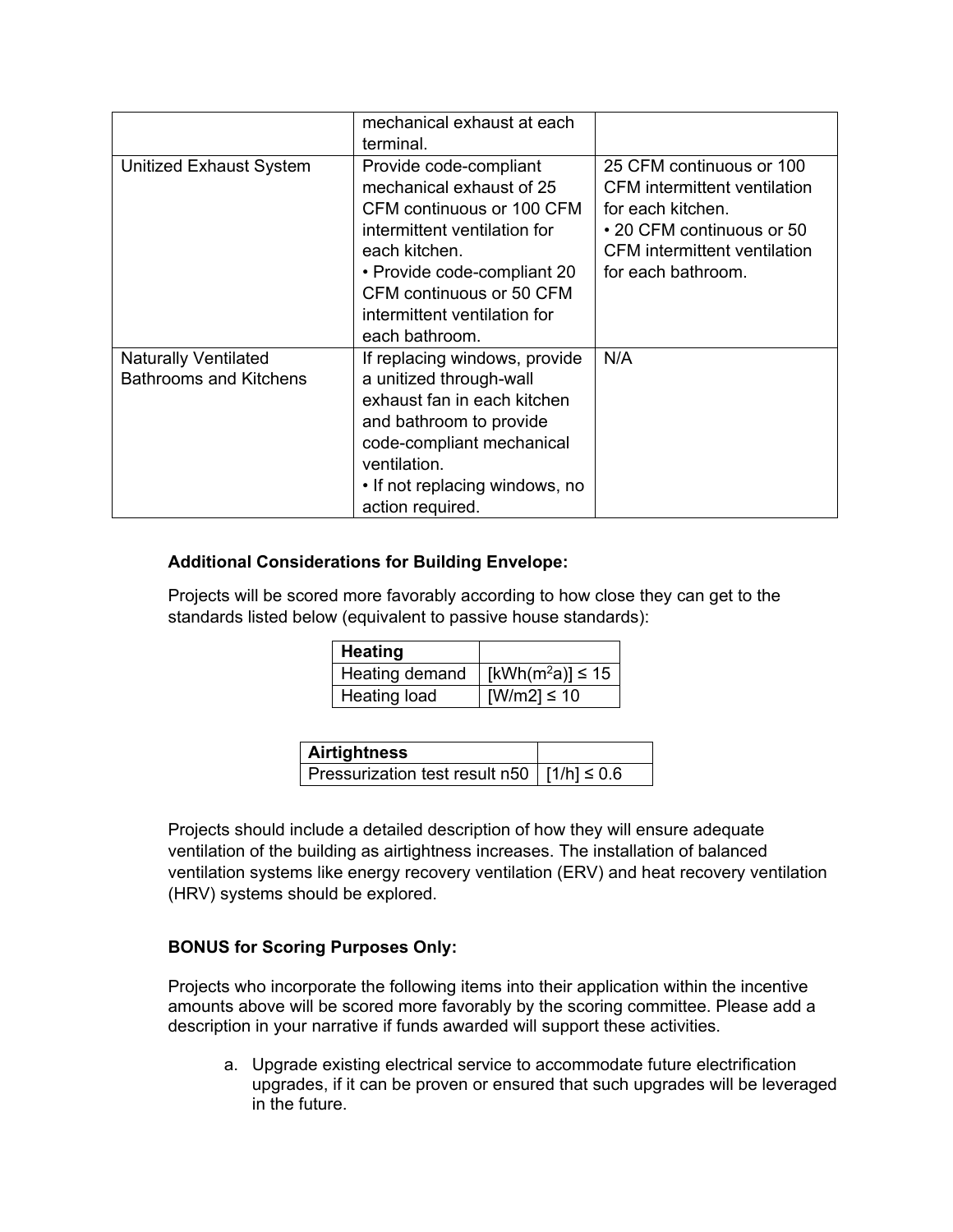- b. Replace existing gas stoves with induction ranges and dryers with heat pump models.
- c. Incorporate renewable resources, like solar thermal or geo-thermal technology, integrated with our proposed design scope
- d. Address resiliency within your project description and narrative

#### **Exceptions and Exemptions of the Use of Funds:**

The funds are designed to cover the cost difference between a property that complies with HCR Design Guidelines, including Appendix F requirements, and HCR's Stretch Sustainability Goals: highly-efficient, all-electric (carbon neutral –ready) buildings. The scope does not require the applicant to include ground source heat pumps, solar photovoltaics, embodied carbon reductions (from material selection or design improvements to reduce quantity of material), or other innovative technologies not specifically mentioned below. While those additional items are not required within in this scope, development teams are strongly to encouraged to include those considerations where they can be included in the project scope cost effectively.

Project selection to receive clean energy funds and/or technical support through this demonstration will satisfy the HCR Mandatory Energy Efficiency Strategy required as outlined in Appendix F of the HCR Design Guidelines. Applications should not change their original path for compliance with the HCR Mandatory Energy Efficiency Strategy until clean energy funds are awarded.

Projects selected for clean energy funding and technical support through this demonstration will be prohibited from receiving financial support from some other clean energy programs that support highly efficient, all-electric (carbon neutral-ready) housing. If projects have already applied to a NYSERDA program, such as MPP, AMEEP, and RetrofitNY, acceptance of the demonstration funding shall be considered to supersede that previous funding allocation, and HCR, NYSERDA and the awardee shall work together to cancel the NYSERDA MPP, AMEEP, and Retrofit NY awards and remove its funds from the capital stack post award notification.

The Owner team is encouraged to comply with the NYS Clean Heat Program Requirements and apply for and receive all applicable Clean Heat Incentives. If Clean Heat Incentives are procured, these incentives should be recognized within the construction cost estimate.

Other programs, such as but potentially not limited to, the following programs shall be considered to be acceptable to use in conjunction with this award: [Real Time Energy](https://www.nyserda.ny.gov/all-programs/programs/real-time-energy-management)  [Management Program \(RTEM\),](https://www.nyserda.ny.gov/all-programs/programs/real-time-energy-management) Charge Ready NY, and [NY Sun.](https://www.nyserda.ny.gov/all-programs/programs/ny-sun) Projects may also be eligible to receive federal or state tax credits for some aspects of their project. HCR encourages project teams to research and apply for these supplemental funding programs.

#### **How to Apply:**

To be considered for funding:

1. Submit your financing application for your "base" project that meets the eligibility criteria. Original "base" project proposals should not be amended to address clean energy funding program goals.